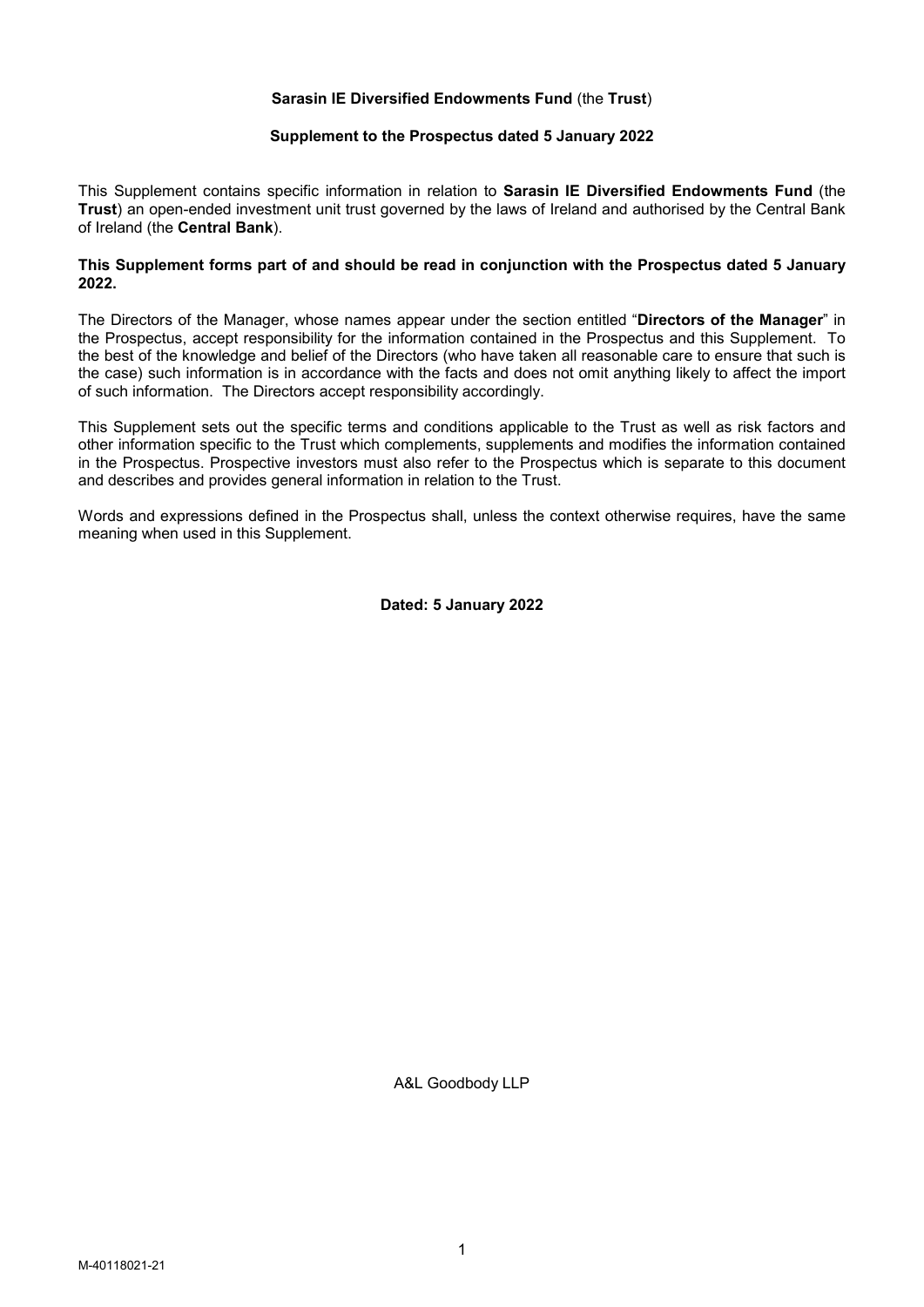# **DIRECTORY**

| 1.  |                                                                         |  |  |  |  |
|-----|-------------------------------------------------------------------------|--|--|--|--|
| 2.  | FINANCIAL DERIVATIVE INSTRUMENTS FOR INVESTMENT AND EFFICIENT PORTFOLIO |  |  |  |  |
|     |                                                                         |  |  |  |  |
| 3.  |                                                                         |  |  |  |  |
| 4.  |                                                                         |  |  |  |  |
| 5.  |                                                                         |  |  |  |  |
| 6.  |                                                                         |  |  |  |  |
| 7.  |                                                                         |  |  |  |  |
| 8.  |                                                                         |  |  |  |  |
| 9.  |                                                                         |  |  |  |  |
| 10. |                                                                         |  |  |  |  |
| 11. |                                                                         |  |  |  |  |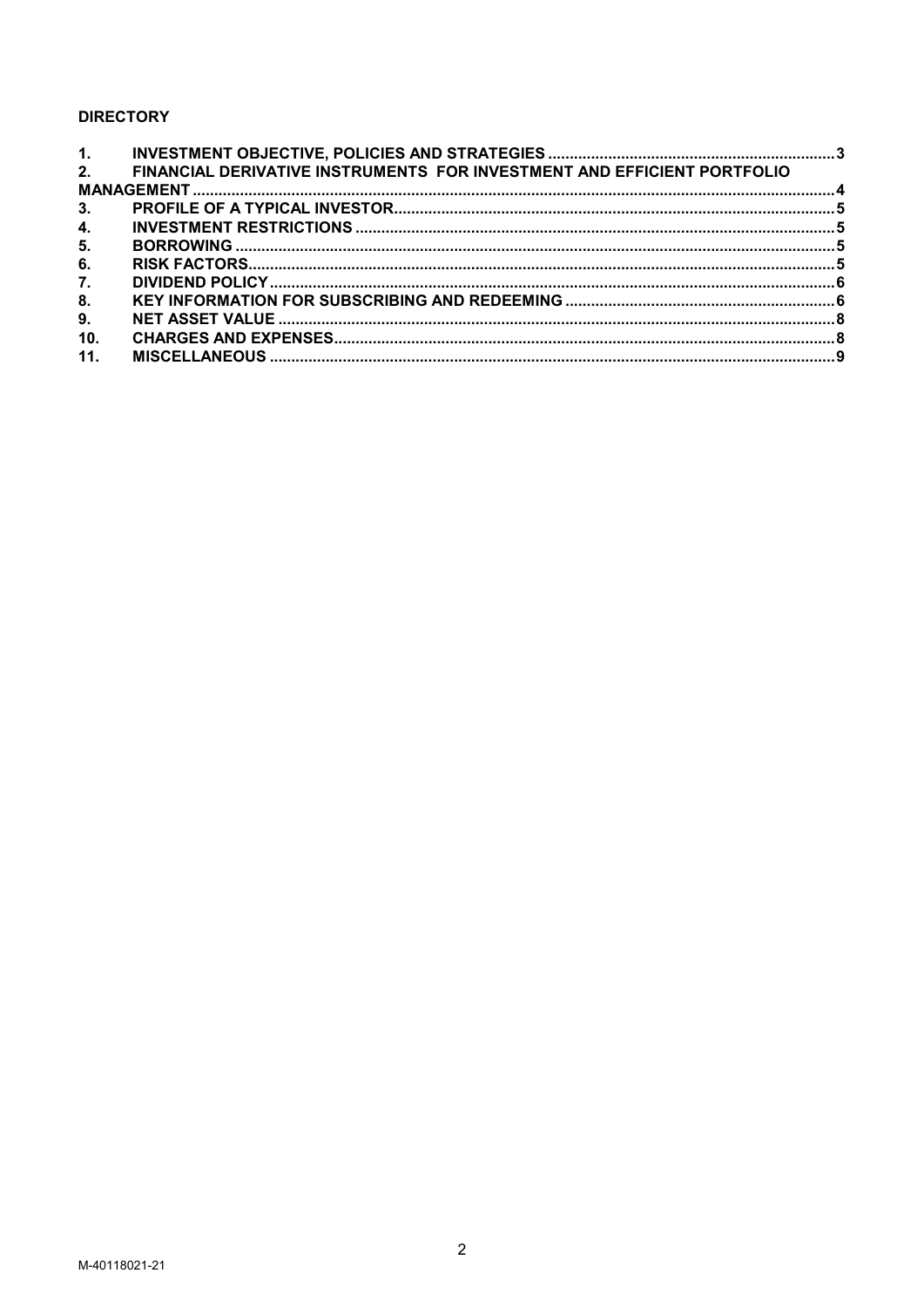# 1. INVESTMENT OBJECTIVE, POLICIES AND STRATEGIES

## Investment Objective

The investment objective of the Trust is to seek to achieve long term capital growth and income growth.

### Investment Policy

The Trust will seek to achieve its investment objective through investment in a broadly diversified global portfolio of securities, primarily including equities and debt securities traded on the main global Regulated Markets. The Trust will employ a diversified strategic allocation approach, investing in debt securities to seek to produce a reasonable level of current income as well as investing in equities to seek to achieve long term capital growth and income growth for investors' future requirements. The diversified strategic allocation approach is neutral in respect of asset classes and will allocate to bonds, equities, property related assets (as described below), alternative assets (as described below) and cash. The Investment Manager will determine asset allocation operating ranges for each asset class in its discretion and in pursuit of the Trust's investment objective. The extent to which the Investment Manager will allocate to each asset class, within the asset allocation operating ranges, will vary according to the estimated relative values of the relevant asset class over the short to mid-term compared to the other asset classes. The Investment Manager may from time to time reassess the asset allocation operating ranges according to how particular asset classes perform over the medium to long term.

The Trust's equity investments will be diversified both by geography and by major investment themes and corporate characteristics. Such investment themes may include (but shall not be limited to) digitalisation, automation, ageing, emerging consumers and climate change. Corporate characteristics describe the life-cycle stage of a company based on its return on invested capital which typically varies through time as a company develops. Examples of corporate characteristics may include (but shall not be limited to) disruptive growth, defensive franchise, cyclical franchise, cash harvest, and special situations. A more detailed account of those employed from time to time will be given in the annual audited accounts of the Trust.

The Trust may also invest in fixed and floating rate, government and public debt securities such as bonds. The bonds in which the Trust will invest will normally have a minimum credit rating of A- as rated by Standard & Poor's, Moody's or an equivalent credit rating agency and in any event no more than 10% of the Trust's Net Asset Value will be invested in debt securities with a rating of BBB or below and in most circumstances, the proportion will be significantly less. The Trust may also, to a limited extent, and in line with its investment objective, to adhere capital and income growth, invest in property related listed closed-ended collective investment schemes (which are transferable securities) as well as real estate investment trusts ("REITs") and collective investment schemes which may be either UCITS or AIF collective investment schemes as described below). The Trust will invest no more than 10% of the Trust's Net Asset Value in REITs.

The Trust may also invest no more than 10% of its Net Asset Value in alternative assets such as structured products or debentures such as equity linked notes. Such structured products will provide exposure to equity indices as well as equity related exposures and may embed a derivative, such as an option or a swap as further described below but any such embedded derivative will not generate additional leverage to the Trust. Structured products are expected to be used primarily to gain economic exposure to the underlying equities or bonds' markets or securities, described above where direct local investments carry significant administrative burdens. In the case of structured products, the Trust will not receive any legal or beneficial interest in the underlying security.

The Trust may also employ futures, forwards and options for investment and for efficient portfolio management purposes. The Trust may also invest in warrants or convertible bonds which may embed a derivative element. The use of such instruments is more particularly described in the section entitled "Financial Derivative Instruments for Investment and Efficient Portfolio Management" below and in the Prospectus and will at all times be in accordance with the conditions and limits prescribed by the Central Bank. For example, the Investment Manager may buy and sell future contracts and forwards in order to maintain a fully invested position while at the same time accommodating liquidity requirements.

The use of financial derivative instruments ("FDI") will result in the creation of leverage. The level of leverage (calculated as the sum of all the gross notionals of all FDIs) is not expected to be in excess of 200% of the Net Asset Value of the Trust under normal circumstances, but investors should note the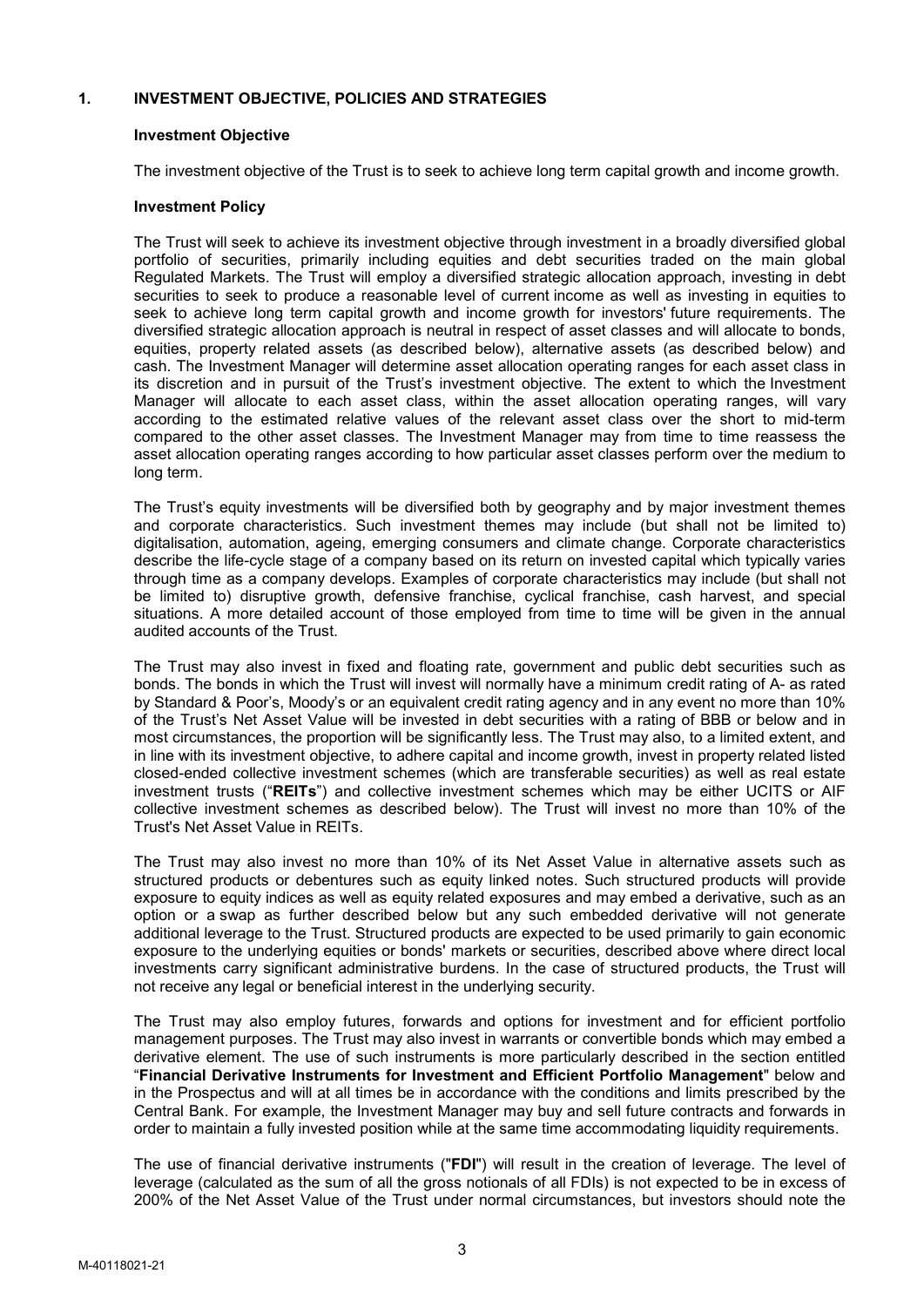possibility of higher leverage levels in certain circumstances such as periods of significant market dislocation.

The Trust may also invest less than 10% of Net Asset Value in both UCITS and AIF collective investment schemes in accordance with its investment objective. The Trust may invest in UCITS collective investment schemes in order to maintain a fully invested position while at the same time accommodating liquidity requirements. The Trust may also invest in AIF collective investment schemes (which are UCITS equivalent and in accordance with Central Bank guidance) domiciled primarily within the EU, to gain exposure to property related investments.

The Trust may also hold and invest in money market instruments such as bank deposits, fixed or floating rate instruments including but not limited to commercial paper, floating rate notes, certificates of deposit, freely transferable promissory notes and short-term government or corporate bonds in the interests of efficient management of the Trust's assets either for ancillary liquidity or defensive purposes.

The transferable securities referred to above in which the Trust may invest will be principally quoted, or dealt in, on a Regulated Market, as set out in Schedule 1 of the Prospectus.

As part of the Trust's investment strategy, the Investment Manager will assess securities for environmental, social and governance issues and consider Sustainability Risks to inform the security selection in the Trust. Decisions to purchase or sell investments will be influenced by consideration of Sustainability Risks. Please see further detail in the appendix hereto.

### 2. FINANCIAL DERIVATIVE INSTRUMENTS FOR INVESTMENT AND EFFICIENT PORTFOLIO MANAGEMENT

The Manager currently employs a risk management process relating to the use of FDIs on behalf of the Trust which details how it accurately measures, monitors and manages the various risks associated with FDIs. The Manager will on request provide supplementary information to Unitholders relating to the risk management methods employed, including the quantitative limits that are applied and any recent developments in the risk and yield characteristics of the main categories of investments in respect of the Trust.

The following is a description of the types of FDIs which may be used for investment and efficient portfolio management purposes by the Trust:

Futures: Futures contracts are standardised, exchange-traded contracts between two parties to buy or sell a specified asset at an agreed upon price at a specified future date. The underlying reference asset can be a single asset, basket or index and contracts are marked-to-market daily, reducing counterparty risk.

The Trust may use futures contracts to hedge against market or price risk or allow it to gain exposure to the underlying market. Long futures exposures may be used to equitise cash balances, both pending investment of a cash flow or with respect to fixed cash targets. Short futures positions can be used to reduce financial exposures in an effort to reduce either absolute or relative position exposure. Frequently, using futures to achieve a particular strategy instead of using the underlying or related security as described in the Investment Policy above in lower transaction costs being incurred and less disruption to the underlying assets of a portfolio.

Forwards: A forward contract is a non-standardised, negotiated, over-the-counter contract between two parties to buy or sell an asset at a specified future time at a price agreed upon today. Most typically, the underlying assets are currencies, although forwards can be structured on other assets, baskets, indexes or reference securities. Forward contracts may be cash or physically settled between the parties and these contracts cannot be transferred.

The Trust's use of forward foreign exchange contracts may include altering the currency exposure of securities held, hedging against exchange risks, increasing exposure to a currency, shifting exposure to currency fluctuations from one currency to another and hedging classes denominated in a currency (other than the Base Currency) to the Base Currency. Other forward contracts, including equity, basket and index, could potentially be used to alter the currency, hedging against financial risks, or increase exposure to an asset.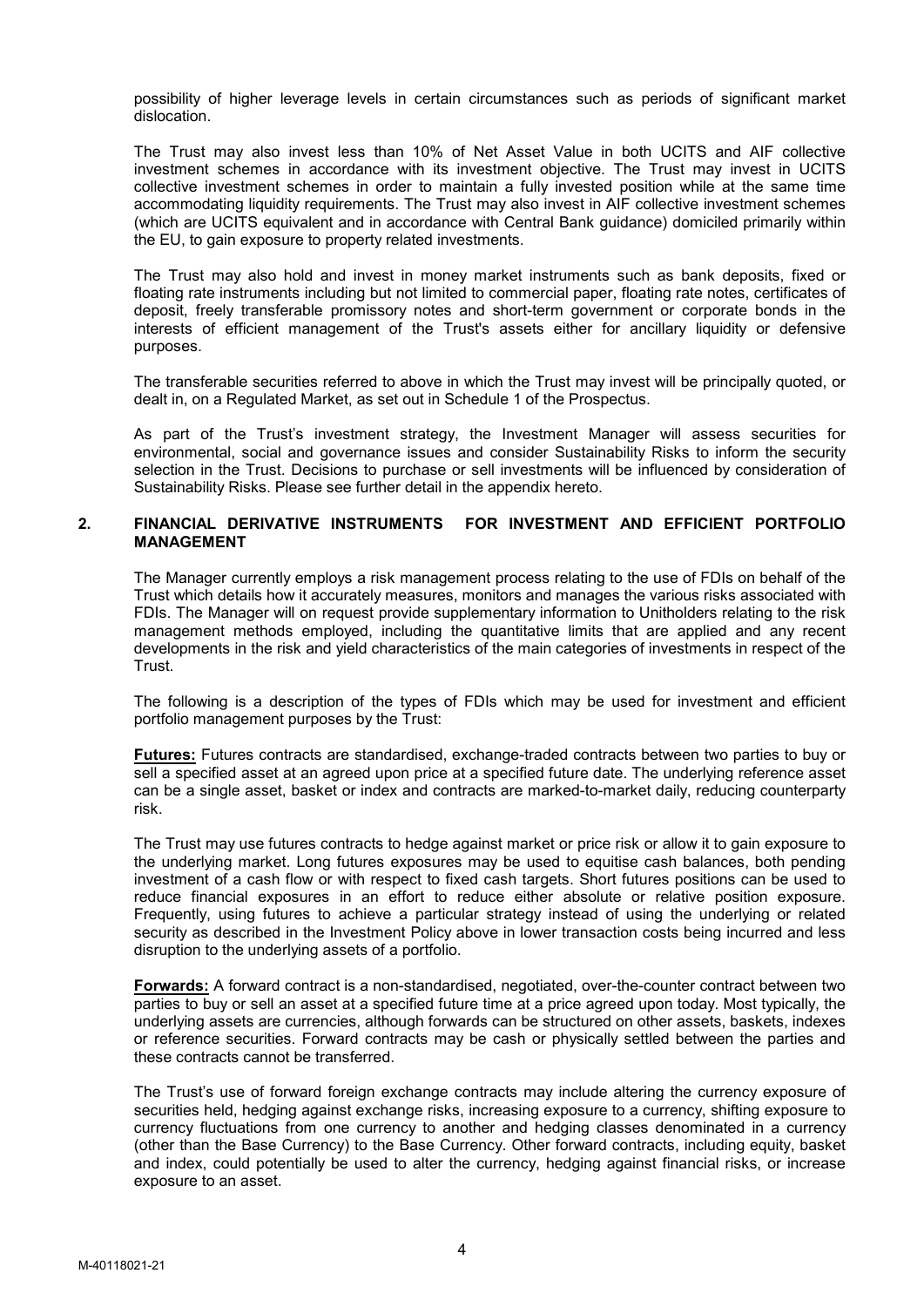Options: Option contracts give their holders the right, but not the obligation, to engage in a transaction on an asset (such as an equity or a bond), most typically to buy or sell a specific amount of a reference asset at or before a predetermined date at a pre-specified price. There are two basic forms of options: put options and call options. Put options are contracts that gives the buyer the right, but not the obligation, to sell to the seller of the contract, a specific quantity of a particular product or financial instrument at a specified price. Call options are contracts sold for a premium that gives the buyer the right, but not the obligation, to buy from the seller of the option. In return for granting the option the seller of the option collects a payment, or premium, from the buyer. Options may be cash or physically settled.

The Trust may use options in isolation, or in combination with underlying assets, to more efficiently express a view in a given position, to generate income, or to protect financial risk of underlying assets. If a price target is known, for example, and optionality is deemed expensive, a call option might be sold against that asset. If a security is deemed advantageous to a portfolio but considerable downside risk is seen by the portfolio manager, a long put position can be used against the long position to protect against short-term price risk. The Trust may be a seller or buyer of put and call options.

Calculation of Global Exposure: The Investment Manager uses a risk management technique known as value-at-risk (VaR) to measure the Trust's global exposure and to seek to ensure that the use of FDIs by the Trust is within regulatory limits. The Investment Manager will use the absolute VaR measure. The absolute VaR on the Trust's portfolio is calculated to ensure that it never exceeds 20% of the Net Asset Value of the Trust. VaR calculations will be carried out daily using a one tailed 99% confidence level for a holding period of 20 business days and a historical observation period of 250 business days.

# 3. PROFILE OF A TYPICAL INVESTOR

Investment in the Trust is suitable for investors seeking income and long-term capital growth and who are prepared to accept the risks associated with investment in a broadly diversified global portfolio of equities and debt securities. In particular the Trust will seek to produce a reasonable level of current income as well as seeking to achieve long term capital growth for investors' future requirements which may be suitable for charities. Investors should be aware that as the Net Asset Value per Unit will fluctuate and may fall in value, it is important to understand that the Trust should be viewed as a medium-to-long term investment and may therefore not be suitable for investors who plan to redeem their Units within 5 years. Investors should obtain advice in relation to the tax related aspects of the investing in the Trust and as to its suitability for such investors. It is anticipated that Unitholders will be registered charities and the Manager reserves the right to reject applications from prospective Unitholders which are not registered charities.

## 4. INVESTMENT RESTRICTIONS

The general investment restrictions are set out in the section entitled "Investment Restrictions" in the Prospectus.

### 5. BORROWING

In accordance with the general provisions set out in the Prospectus under the section entitled "Borrowing and Lending Powers", the Manager may borrow up to 10% of the Trust's total Net Asset Value at any time provided such borrowing is on a temporary basis and not for speculative purposes.

#### 6. RISK FACTORS

The general risk factors set out under the heading "Risk Factors" in the Prospectus apply to the Trust. In addition, the following risk factors apply to it, but these may not be a complete list of all risks associated with an investment in the Trust.

The Trust may invest in property related closed-ended funds and other property related securities, including REITs and hedge funds. Risks associated with investing in the property related securities include declines in the value of real estate, risks related to general and local economic conditions, overbidding and increased competition, increases in property taxes and operating expenses, changes in zoning laws, casualty or condemnation losses, variations in rental income, changes in neighbourhood values, the appeal of properties to tenants and increases in interest rates. In addition, REITs may be affected by changes in the value of the underlying property owned by the trusts or may be affected by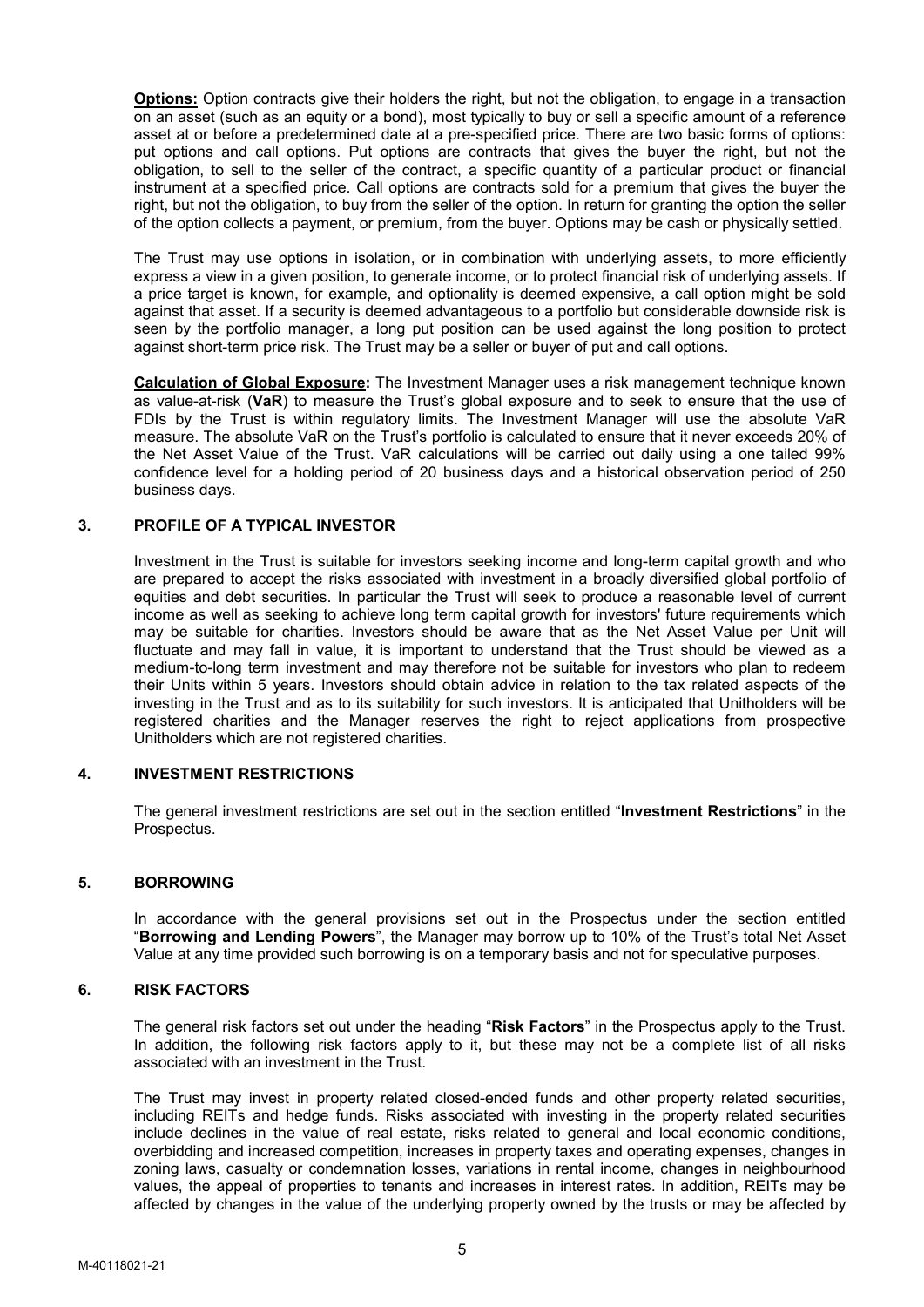the quality of credit extended. REITs are dependent upon management skills, may not be diversified and are subject to the risks of financing projects. The ability to trade REITs in the secondary markets can be more limited than other stocks.

## 7. DIVIDEND POLICY

The Trust may issue Income and Accumulating Units. Where any Income Units are issued, the Directors may declare dividends quarterly on or about 31 March, 30 June, 30 September and 31 December in each year to the Unitholders of such Units out of the profits of the Trust attributable to the Income Units, in accordance with the terms of the Prospectus.

The profits attributable to any Accumulating Units shall be retained within the Trust and will be reflected in the value of the Accumulating Units.

### 8. KEY INFORMATION FOR SUBSCRIBING AND REDEEMING

#### Unit Classes

Class I Income Units Class J Income Units Class X Income Units Class V Income Units Class Z Income Units (Income Units)

Class I Accumulating Units Class J Accumulating Units Class X Accumulating Units (Accumulating Units)

#### Base Currency

Euro

#### Initial Issue Price

The Initial Issue Price in respect of Class X Income Units and Class X Accumulating Units will be  $\epsilon$ 1.

## Initial Offer Period

The Initial Offer Period in respect of the Class X Income Unit and the Class X Accumulating Unit will be from 9.00 a.m. (Dublin Time) on 6 January 2022 to 5.00 p.m. (Dublin Time) 5 July 2022. After the Initial Offer Period, the Trust will be continuously open for subscriptions at each Dealing Day.

#### Business Day

Any day other than a Saturday or Sunday on which commercial banks are open for business in Dublin.

#### Dealing Day

The Dealing Days for the Trust will be each Business Day and such other Business Days(s) as the Manager, in its absolute discretion may determine and notify in advance to Unitholders.

#### Dealing Deadline

In relation to applications for subscription or redemption of Units, the Dealing Deadline shall be 12 noon (Dublin time) on the relevant Dealing Day.

#### Valuation Point

The point in time by reference to which the Net Asset Value of the Trust is calculated which, unless otherwise specified by the Directors of the Manager in consultation with the Investment Manager (and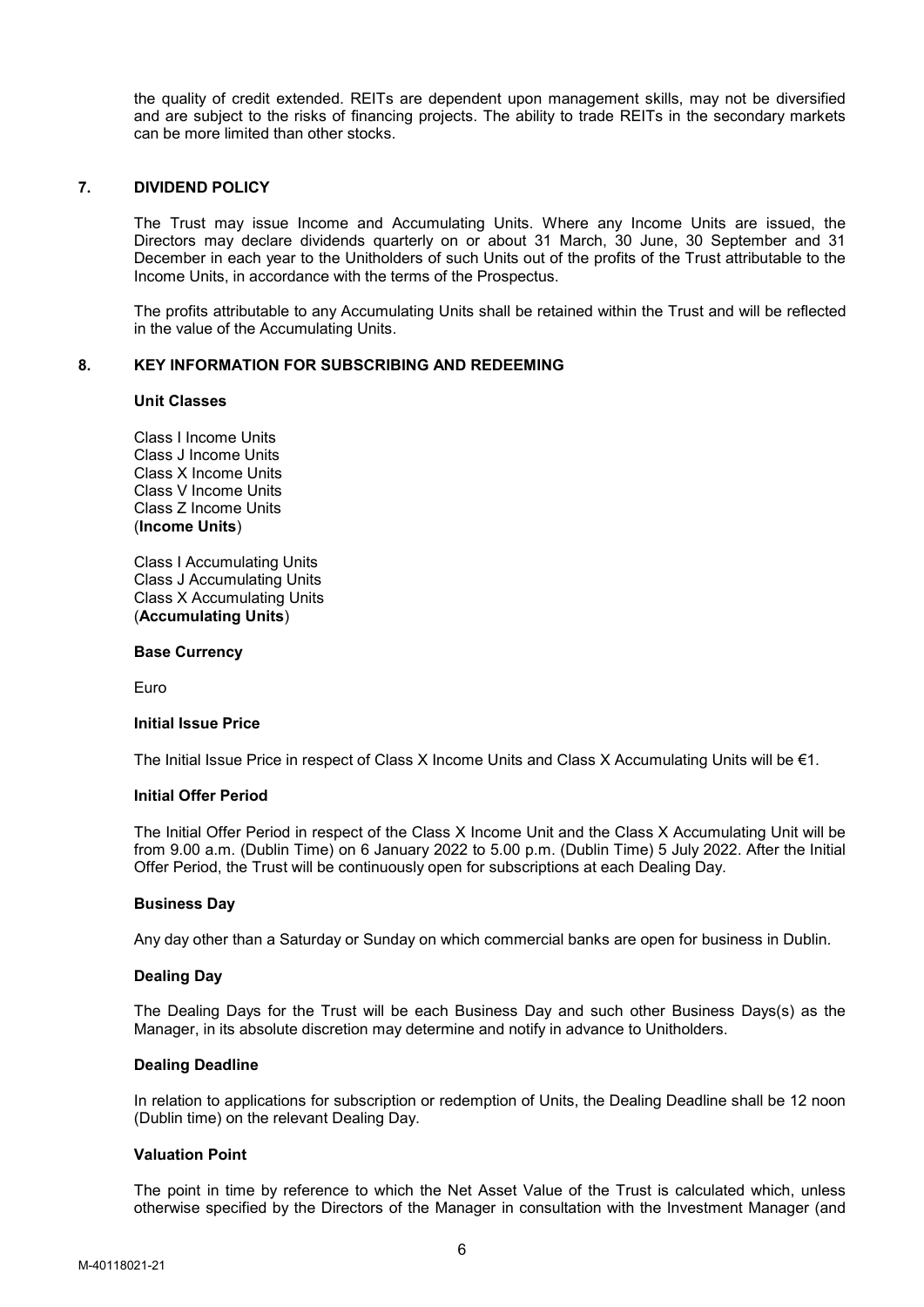notified in advance to Unitholders) with the approval of the Trustee, shall be 12 noon (Dublin time) on each Dealing Day. For Regulated Markets where the primary exchanges are open on the relevant Dealing Day, the price at 12 noon (Dublin time) will be used and for Regulated Markets where the primary exchanges are closed, the latest mid price will be used.

#### Minimum Initial Investment Amount

€1,000 or its equivalent in the relevant currency or such lesser amounts as the Manager may, in consultation with the Investment Manager, in their absolute discretion decide.

Class Z Units may only be held by investors who have a discretionary investment management arrangement with the Investment Manager or who are otherwise clients of the Investment Manager. Investment in Class Z by other investors may be accepted by the Manager at its discretion.

Class V Units may only be held by investors who have a discretionary investment management arrangement with specific providers of independent advisory services or discretionary investment management services who have entered into an agreement with the Investment Manager. Investment in Class V Units by other investors may be accepted by the Manager at its discretion.

## Preliminary Charge

No preliminary charge will be levied by the Manager in respect of any Class of Units of the Trust.

#### Issue Price

Following the close of the Initial Offer Period the Issue Price is the Net Asset Value per Unit.

To preserve the value of the underlying assets, the Manager may make a dilution adjustment to the Net Asset Value per Unit when there are significant net subscriptions which the Manager considers represents an appropriate figure to cover dealing costs and to preserve the value of the underlying assets of the Trust as set out in the section entitled "Dilution Adjustment" within the Prospectus. Any such charge will be retained for the benefit of the Trust and the Manager reserves the right to waive the application of a dilution adjustment at any time. The dilution adjustment may be waived where subscription/redemptions are settled in specie or where the Trust has sufficient cash to pay redemption proceeds from cash (rather than selling assets to raise the cash). Therefore the Trust would not incur costs and could waive the adjustment in specific instances.

#### Redemption Price

The redemption price is the Net Asset Value per Unit.

To preserve the value of the underlying assets, the Manager may make a dilution adjustment to the Net Asset Value per Unit when there are significant net redemptions which the Manager considers represents an appropriate figure to cover dealing costs and to preserve the value of the underlying assets of the Trust as set out in the section entitled "Dilution Adjustment" within the Prospectus. Any such charge shall be retained for the benefit of the Trust and the Manager reserves the right to waive the application of a dilution adjustment at any time. The dilution adjustment may be waived where subscription/redemptions are settled in specie or where the Trust has sufficient cash to pay redemption proceeds from cash (rather than selling assets to raise the cash). Therefore the Trust would not incur costs and could waive the adjustment in specific instances.

# Settlement Date

In respect of receipt of monies for subscription for Units, must be received within 3 Business Days following the relevant Dealing Day and in respect of dispatch of monies for the redemption of Units, the Settlement Date shall normally be 3 Business Days following the relevant Dealing Day and in any event will not exceed 10 Business Days following the relevant Dealing Deadline.

# Minimum Net Asset Value

€5,000,000 subject to the discretion of the Manager. When the size of the Trust is below such amount the Manager, return any subscriptions to the Unitholders or compulsorily redeem all of the Units of the Trust in accordance with the Mandatory Redemptions section of the Prospectus.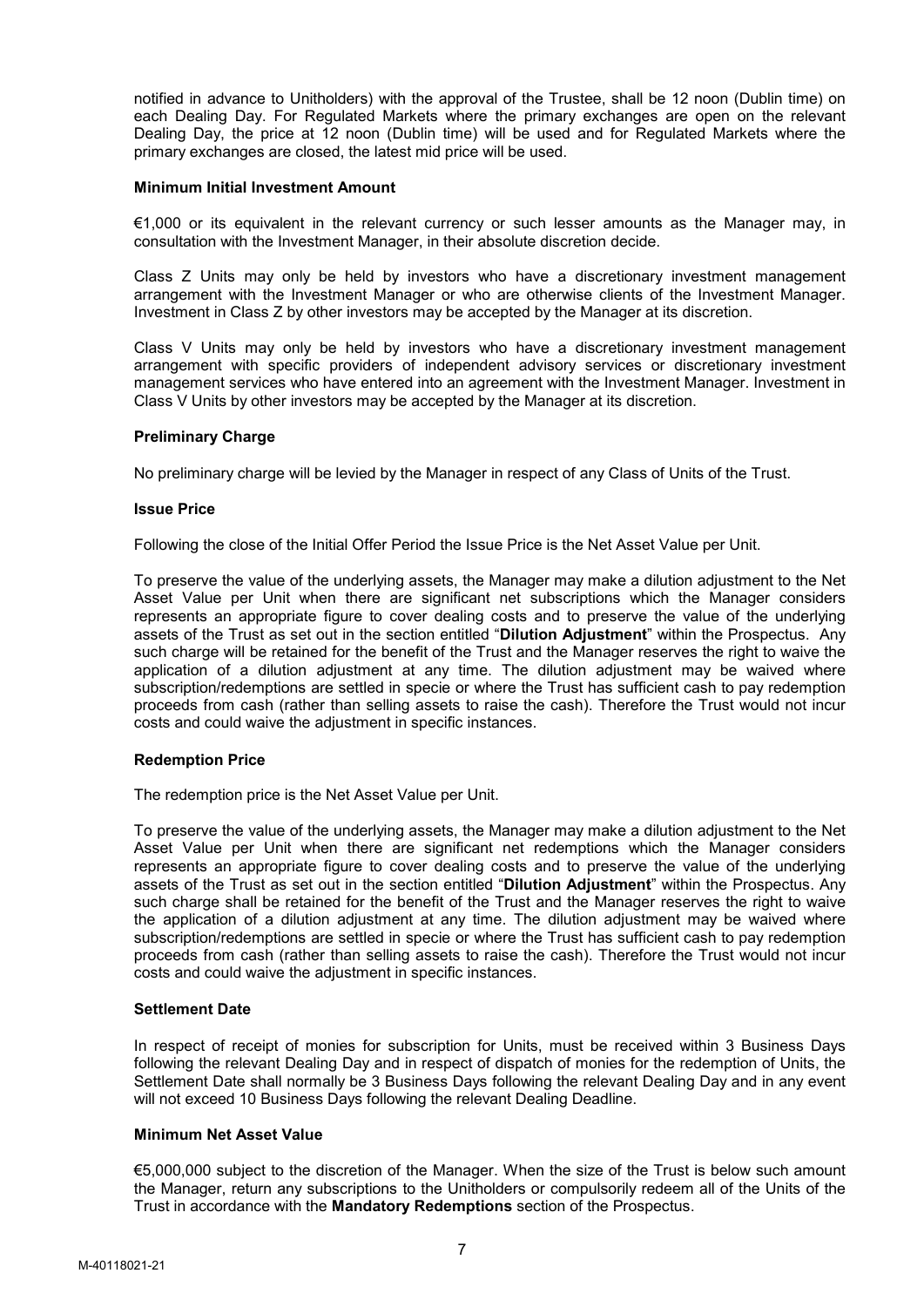# 9. NET ASSET VALUE

The Administrator determines the Net Asset Value per Unit as at the Valuation Point of each Dealing Day in accordance with the procedure provided for in the section entitled "Calculation of Net Asset Value/Valuation of Assets" in the Prospectus.

### 10. CHARGES AND EXPENSES

### Fees of the Investment Manager

 The Investment Manager will be entitled to receive an annual fee, payable by the Manager, out of the assets of the Trust, of 0.75% of the Net Asset Value of Class I and Class J Units (plus VAT if any) and of 1.35% of the Net Asset Value of Class X Units (plus VAT if any) and 0.40% of the Net Asset Value of Class V Units (plus VAT if any). Such fees shall be calculated and accrued at each Valuation Point and shall be payable monthly in arrears and in any event by the ninetieth day after receipt of a correct invoice. The Investment Manager shall also be entitled to be reimbursed out of the assets of the Trust for all reasonable out-of-pocket expenses.

## Fixed Rate Operating Charge

The Manager will be entitled to receive out of the assets of the Trust an annual fee (the "Fixed Rate Operating Charge") from which it will discharge certain fees and expenses, as disclosed in the Prospectus. The Fixed Rate Operating Charge will be levied on a tiered basis, with the applicable rates being dependent on the level of the Trust's Net Asset Value. The thresholds applicable to the Fixed Rate Operating Charge in respect of the Trust are as follows:

| <b>Class</b>                      | % of Net Asset<br>Value on the<br><b>Trust's Net Assets</b><br>between £0 -<br>£300,000,000<br>(Tier 1) | % of Net Asset<br>Value on the Trust's<br><b>Net Assets between</b><br>£300,000,000 -<br>£600,000,000<br>(Tier 2) | % of Net Asset Value<br>on the Trust's Net<br><b>Assets over</b><br>£600,000,000<br>(Tier 3) |
|-----------------------------------|---------------------------------------------------------------------------------------------------------|-------------------------------------------------------------------------------------------------------------------|----------------------------------------------------------------------------------------------|
| Class I Income Units              | 0.15%                                                                                                   | 0.10%                                                                                                             | 0.05%                                                                                        |
| <b>Class I Accumulating Units</b> | 0.15%                                                                                                   | 0.10%                                                                                                             | 0.05%                                                                                        |
| Class J Income Units              | 0.15%                                                                                                   | 0.10%                                                                                                             | 0.05%                                                                                        |
| <b>Class J Accumulating Units</b> | 0.15%                                                                                                   | 0.10%                                                                                                             | 0.05%                                                                                        |
| Class V Income Units              | 0.15%                                                                                                   | 0.15%                                                                                                             | 0.15%                                                                                        |
| Class X Income Units              | 0.25%                                                                                                   | 0.25%                                                                                                             | 0.25%                                                                                        |
| <b>Class X Accumulating Units</b> | 0.25%                                                                                                   | 0.25%                                                                                                             | 0.25%                                                                                        |
| Class Z Income Units              | 0.18%                                                                                                   | 0.18%                                                                                                             | 0.18%                                                                                        |

The tiered rates will be applied to each unit class according to the proportions to which they relate to the Trust's Net Asset Value.

For example, where the Trust has a Net Asset Value of £1,000,000,000, 30% of each unit class Net Asset Value would be subject to the Tier 1 Fixed Rate Operating Charge, 30% would be subject the Tier 2 Fixed Rate Operating Charge and 40% would be subject to would be subject the Tier 3 Fixed Rate Operating Charge. By way of example, the Class I Income Unit class would therefore attract an overall Fixed Rate Operating Charge of 0.095%.

However, where the Trust has a Net Asset Value of £100,000,000, then 100% of each unit class Net Asset Value would be subject to the Tier 1 Fixed Rate Operating Charge. By way of example, the Class I Income Unit class would therefore attract an overall Fixed Rate Operating Charge of 0.15%.

The Manager shall also be entitled to be reimbursed out of the assets of the Trust for all reasonable outof-pocket expenses.

### Establishment Costs

The initial expenses, including the fees and expenses in relation to the authorisation of the Trust by the Central Bank and the preparation and registration of all documents relating to the Trust and will be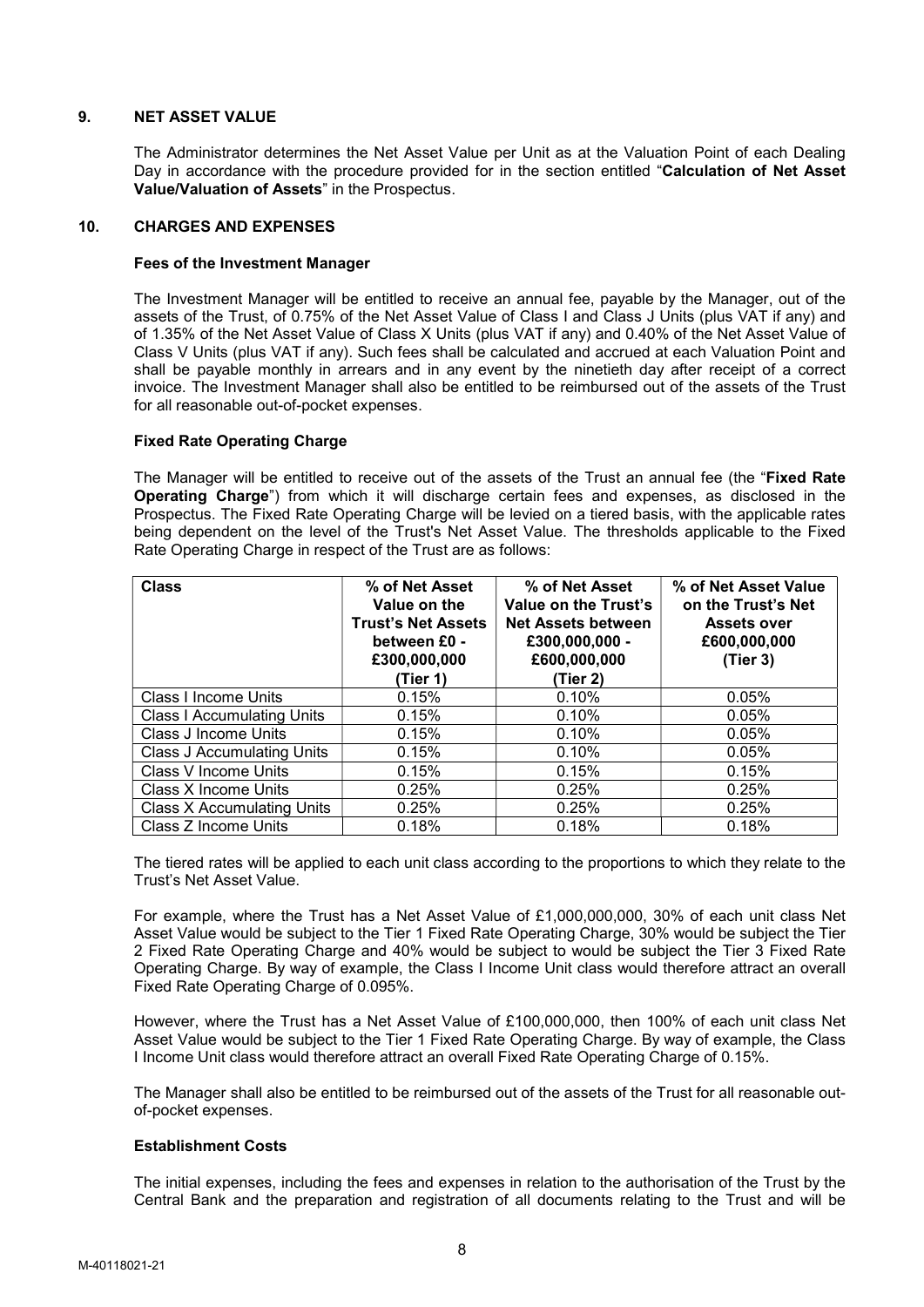borne by the Manager.

# Other Fees and Expenses

Any other fees and expenses payable out of the assets of the Trust are set out in the Prospectus in section entitled "Fees and Expenses".

# 11. MISCELLANEOUS

As at the date of this Supplement:

(a) the Trust does not have any outstanding mortgages, charges or other borrowings, including bank overdrafts and liabilities made under acceptance credits, obligations made under finance leases, hire purchase commitments, guarantees or other contingent liabilities.